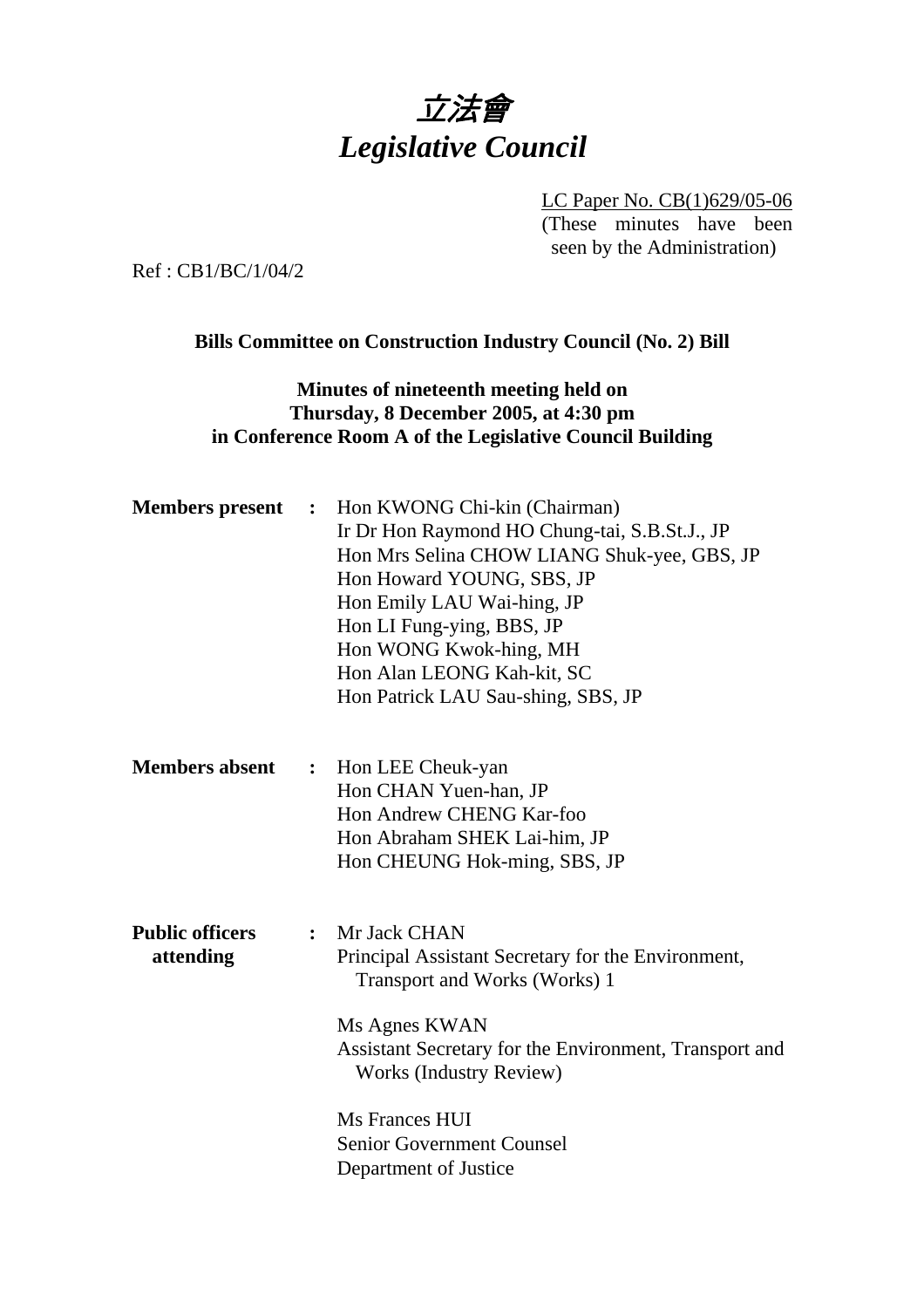|                                                      | Ms Selina LAU<br><b>Government Counsel</b><br>Department of Justice                                         |
|------------------------------------------------------|-------------------------------------------------------------------------------------------------------------|
| <b>Attendance by</b><br>$\ddot{\cdot}$<br>invitation | <u>The Construction Industry Training Authority</u><br>Mr Tony YAU<br><b>Accounting Manager</b>             |
| <b>Clerk in attendance:</b> Miss Odelia LEUNG        | Chief Council Secretary (1)4                                                                                |
| <b>Staff in attendance:</b>                          | <b>Ms Kitty CHENG</b><br><b>Assistant Legal Adviser 5</b><br>Ms Sarah YUEN<br>Senior Council Secretary (1)6 |
|                                                      |                                                                                                             |

# Action

| T            | <b>Confirmation of minutes</b>                                      |                                                                                                                                                                     |
|--------------|---------------------------------------------------------------------|---------------------------------------------------------------------------------------------------------------------------------------------------------------------|
|              | (LC Paper No. CB(1)442/05-06                                        | -- Minutes<br>of<br>meeting<br><sub>on</sub><br>10 November 2005)                                                                                                   |
|              | The minutes of the meeting held on 10 November 2005 were confirmed. |                                                                                                                                                                     |
| $\mathbf{I}$ | <b>Clause-by-clause examination of the Bill</b>                     |                                                                                                                                                                     |
|              | (LC Paper No. $CB(1)450/05-06(01)$                                  | -- List of follow-up<br>actions<br>arising from discussion at the<br>meeting on 24 November<br>2005                                                                 |
|              | LC Paper No. $CB(1)462/05-06(01)$                                   | -- Administration's responses to<br>follow-up actions arising from<br>discussions at the meetings on<br>25 October and 10 November<br>2005                          |
|              | LC Paper No. CB(1)99/05-06(03)                                      | Committee<br>Draft<br>Stage<br>$--$<br>Amendments to Clauses 2, 5,<br>7, 9, 18, 21, 56, 58, 59 and 71<br>Schedule<br>and<br>1A,<br>new<br>Schedule 2 and Schedule 5 |
|              | LC Paper No. $CB(1)99/05-06(04)$                                    | -- Marked-up version<br>of the                                                                                                                                      |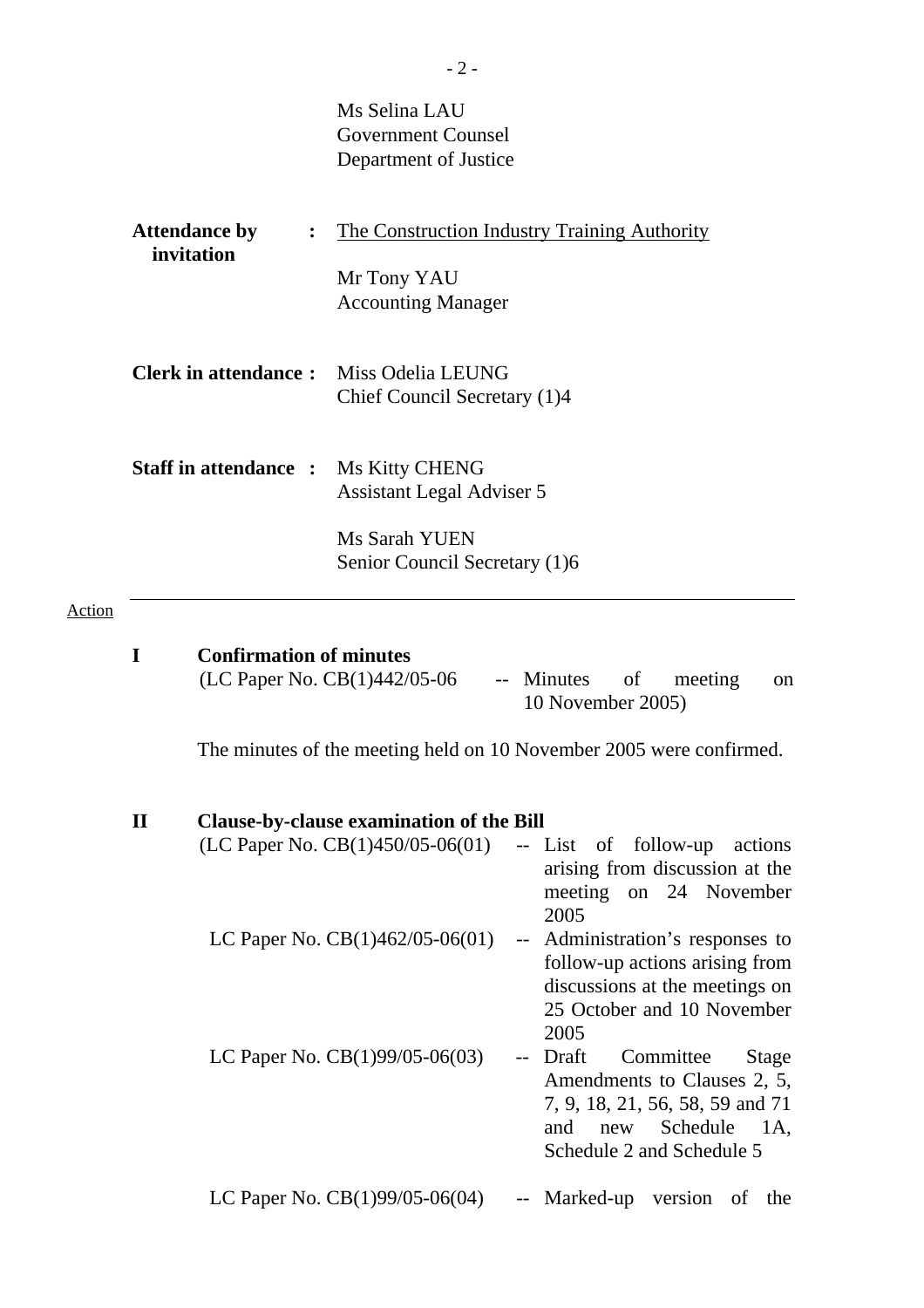|                                                                    | draft<br>Committee<br>Stage          |
|--------------------------------------------------------------------|--------------------------------------|
|                                                                    | Amendments to Clauses 2, 5,          |
|                                                                    | 7, 9, 18, 21, 56, 58, 59 and 71      |
|                                                                    | and new Schedule 1A,                 |
|                                                                    | Schedule 2 and Schedule 5            |
| LC Paper No. CB(1)2313/04-05(04) --                                | comparison of the<br>$\mathbf{A}$    |
|                                                                    | <b>Construction Industry Council</b> |
|                                                                    | (No. 2) Bill with relevant           |
|                                                                    | provisions of the Industrial         |
|                                                                    | Training (Construction               |
|                                                                    | Ordinance<br>Industry)               |
|                                                                    | (Cap. 317)                           |
| LC Paper No. $CB(1)2024/04-05(04)$ --                              | Updated summary<br>of                |
|                                                                    | concerns/views expressed by          |
|                                                                    |                                      |
|                                                                    | organizations and the Bills          |
|                                                                    | Committee (as at 11<br>July          |
|                                                                    | 2005)                                |
| LC Paper No. $CB(1)2386/04-05(02)$ --                              | Administration's responses to        |
|                                                                    | the updated summary of               |
|                                                                    | concerns/views expressed by          |
|                                                                    | organizations and the Bills          |
|                                                                    | Committee (as at 11<br>July          |
|                                                                    | 2005)                                |
| LC Paper No. $CB(1)1120/04-05(01)$ --                              | Letter dated 14 March 2005           |
|                                                                    | from<br>Hon<br><b>CHEUNG</b>         |
|                                                                    | Hok-ming expressing views            |
|                                                                    | on certain clauses of the Bill       |
| LC Paper No. $CB(1)1161/04-05(03)$ -- Administration's response to |                                      |
|                                                                    | the letter from Hon CHEUNG           |
|                                                                    | Hok-ming                             |
| LC Paper No. CB(1)1106/04-05(01) -- Assistant Legal Adviser's      |                                      |
|                                                                    | letter dated 9 March 2005            |
|                                                                    | commenting on certain                |
|                                                                    | clauses of the Bill                  |
| LC Paper No. $CB(1)1201/04-05(01)$ -- Administration's response to |                                      |
|                                                                    | the letter from Assistant Legal      |
|                                                                    | Adviser                              |
| LC Paper No. $CB(3)34/04-05$                                       | -- The Construction<br>Industry      |
|                                                                    | Council (No. 2) Bill                 |
| LC Paper No. $CB(1)153/04-05(02)$                                  | -- Marked-up copy of the             |
|                                                                    | consequential amendments             |
|                                                                    | arising from the Bill)               |

2. With the aid of power-point, the Accounting Manager of the Construction Industry Training Authority briefed members on the system for collecting levy on construction operations. The hardcopy of the power-point presentation was tabled at the meeting.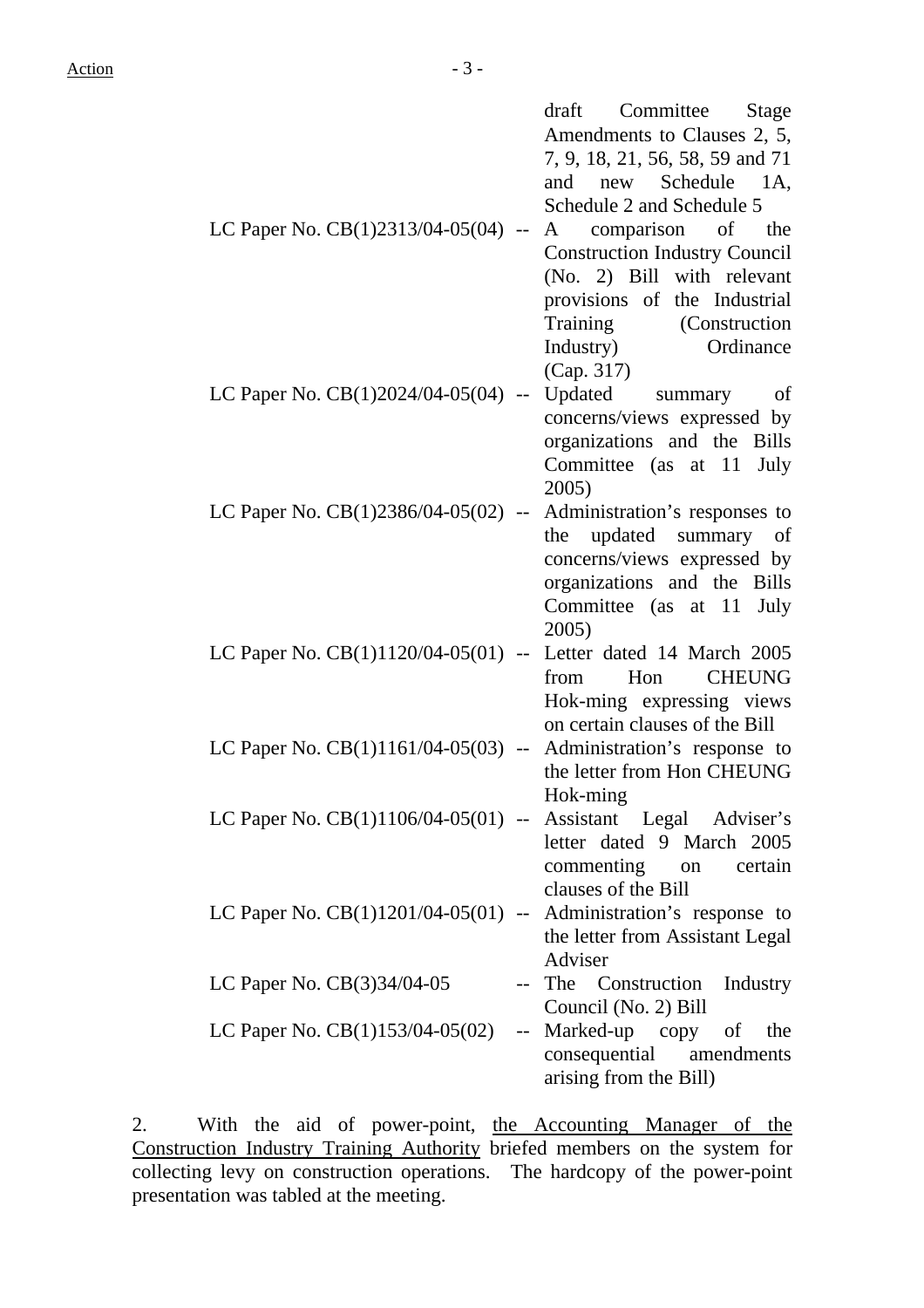(*Post-meeting note:* The hard copy of the power-point presentation was circulated to members vide LC Paper No.CB(1)501/05-06 on 9 December 2005.)

3. The Bills Committee deliberated (Index of proceedings attached at the **Appendix**).

4. The Administration was requested to –

## Clause 10

(a) clarify the policy intention of appointing members for not more than two consecutive terms or not more than six years and reflect the policy intention in the clause. In any event, members considered the proposed amendment to subclause (2) unclear;

#### Clause 12(a)

(b) clarify how the seeking of the Council's permission for absence from meetings would operate. The Administration was requested to provide information on how statutory bodies such as District Councils and Hospital Authority enforced a similar provision; and

Clause 12(d)

(c) review the appropriateness of using the plural form of the word "functions". Members were concerned that the proposed amendment would cause uncertainty as to whether a member would be removed because of his inability to perform functions in whole or in part.

#### **III Any other business**

5. Members noted that the twentieth meeting of the Bills Committee had been scheduled for Tuesday, 20 December 2005, at 8:30 am to continue clause-by-clause examination of the Bill.

6. The meeting ended at 6:30 pm.

Council Business Division 1 Legislative Council Secretariat 11 January 2006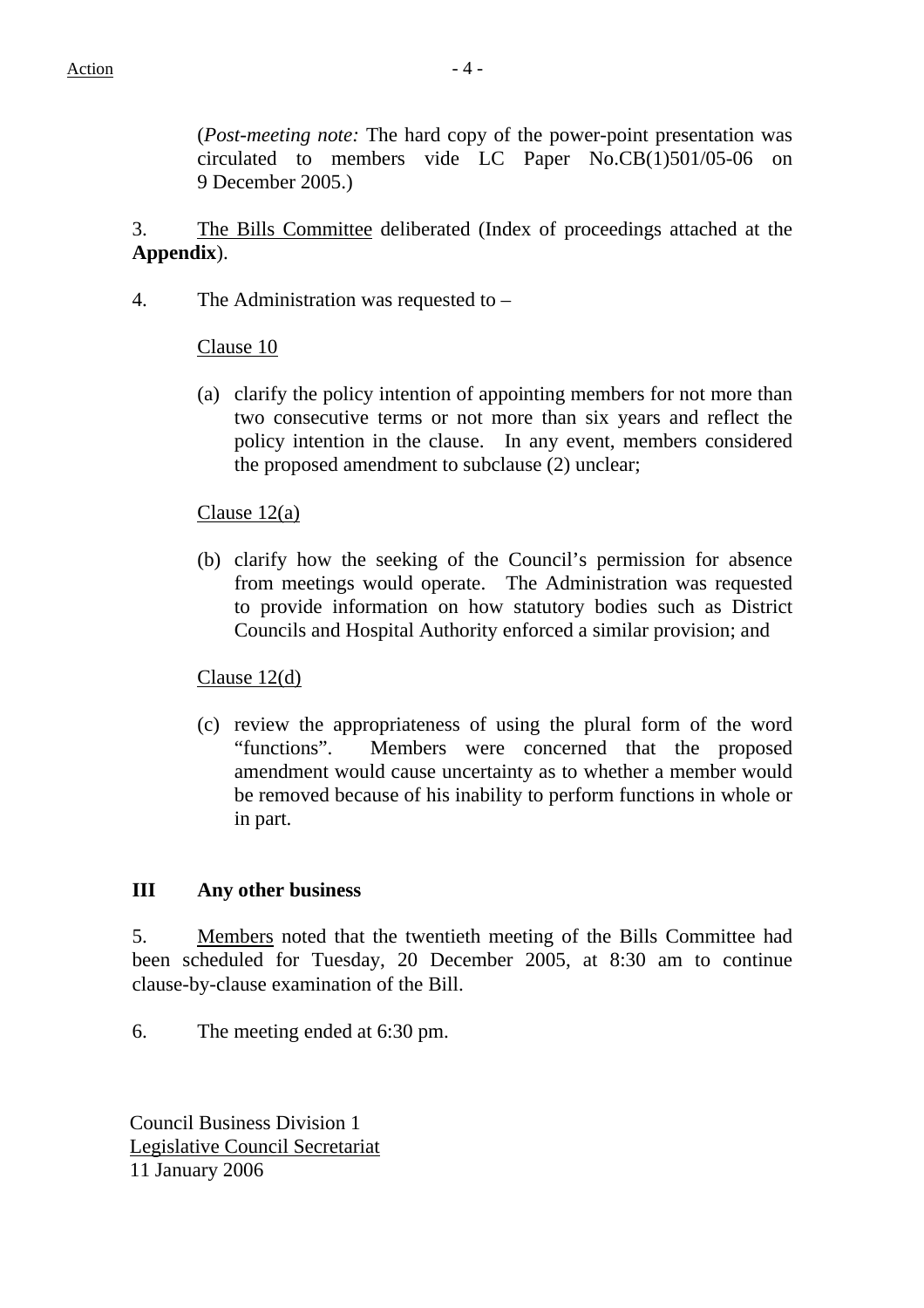# **Appendix**

## **Proceedings of the nineteenth meeting of the Bills Committee on Construction Industry Council (No. 2) Bill on Thursday, 8 December 2005, at 4:30 pm in Conference Room A of the Legislative Council Building**

| <b>Time marker</b> | <b>Speaker</b>                                              | Subject(s)                                                                                                                                                                                                                                                                                                                                                                                                                                                                                                                                                                                                                                                          | <b>Action</b><br>required |
|--------------------|-------------------------------------------------------------|---------------------------------------------------------------------------------------------------------------------------------------------------------------------------------------------------------------------------------------------------------------------------------------------------------------------------------------------------------------------------------------------------------------------------------------------------------------------------------------------------------------------------------------------------------------------------------------------------------------------------------------------------------------------|---------------------------|
| $000000 - 000019$  | Chairman                                                    | Confirmation of minutes<br>of<br>the<br>meeting held on 10 November 2005<br>(LC Paper No. CB(1)442/05-06)                                                                                                                                                                                                                                                                                                                                                                                                                                                                                                                                                           |                           |
|                    | Discussion on imposition of levy on construction operations |                                                                                                                                                                                                                                                                                                                                                                                                                                                                                                                                                                                                                                                                     |                           |
| $000020 - 001038$  | Chairman<br><b>CITA</b>                                     | Briefing by the Construction Industry<br>Training Authority (CITA) on the<br>for collecting levy<br>system<br>on<br>construction operations with the aid of<br>power-point                                                                                                                                                                                                                                                                                                                                                                                                                                                                                          |                           |
| $001039 - 001508$  | Chairman<br>Mr Howard YOUNG<br><b>CITA</b>                  | CITA's expression of the following<br>points in response to a member –<br>(a) The employer in respect of any<br>construction operations should, if<br>authorized<br>person<br>was<br>no<br>appointed under section 4 of the<br>Buildings Ordinance (Cap. 123),<br>appoint a person to perform the<br>functions of an authorized person,<br>and supply his name to CITA; and<br>(b) Irrespective of the nature<br>of<br>ownership,<br>levy<br>would<br>be<br>imposed on renovation works<br>whose total value exceeded HK\$1<br>million as long as the works<br>concerned were not carried out for<br>the<br>a person who occupied<br>domestic unit himself/herself. |                           |
| $001509 - 011953$  | Chairman<br>Ms LI Fung-ying<br><b>CITA</b>                  | A member's expression of concern<br>about possible evasion of levy<br>payment by making use of the<br>exemption applicable to renovation<br>works of domestic units<br>CITA's assurance that it was the                                                                                                                                                                                                                                                                                                                                                                                                                                                             |                           |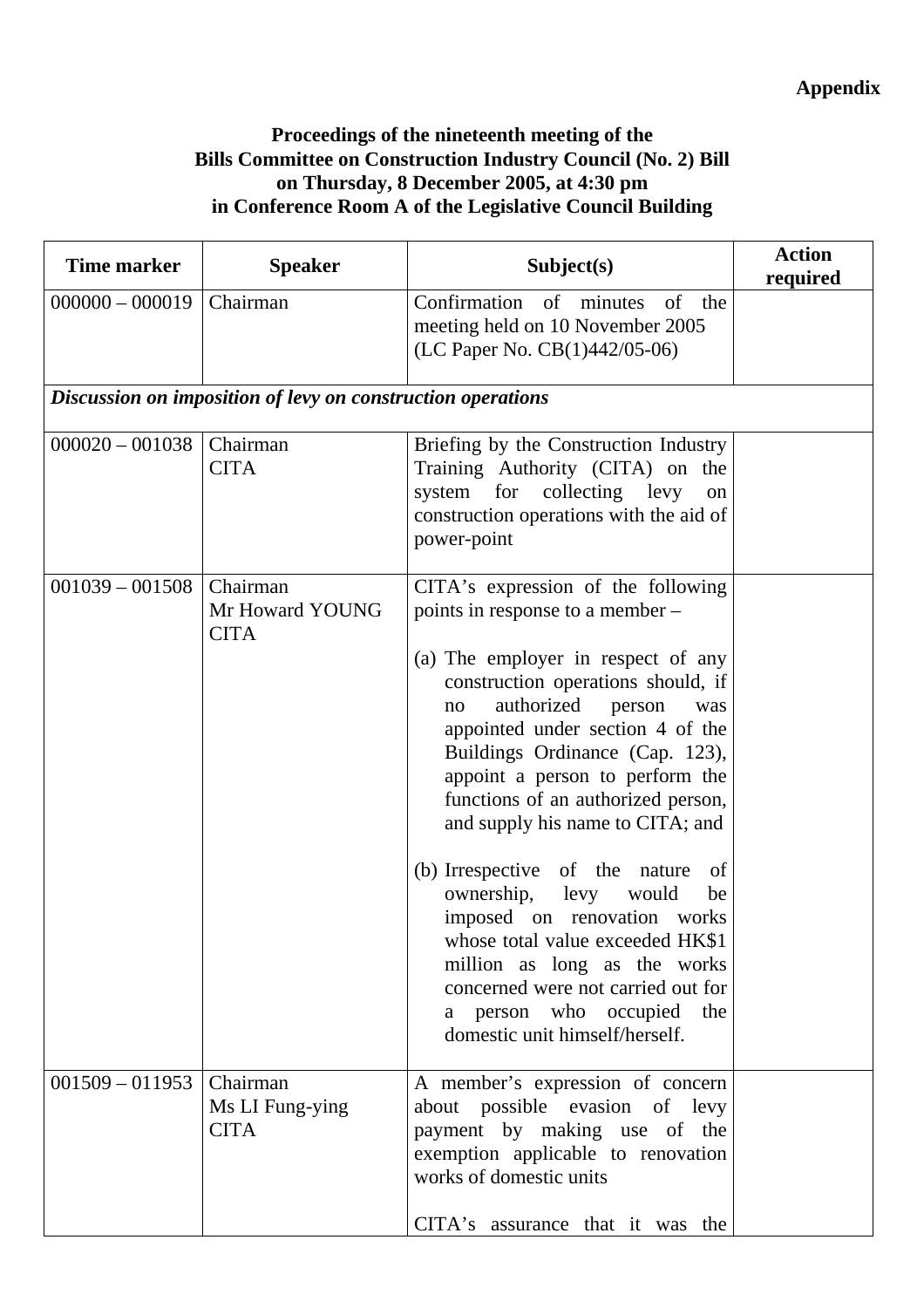| <b>Time marker</b> | <b>Speaker</b>                                                                                  | Subject(s)                                                                                                                                                                                                                                                                                                                                                                                                                                                                                                                                                                                                                                                                                                                                                                                                                                                                                                                                                                                                                                                                                                                  | <b>Action</b><br>required |
|--------------------|-------------------------------------------------------------------------------------------------|-----------------------------------------------------------------------------------------------------------------------------------------------------------------------------------------------------------------------------------------------------------------------------------------------------------------------------------------------------------------------------------------------------------------------------------------------------------------------------------------------------------------------------------------------------------------------------------------------------------------------------------------------------------------------------------------------------------------------------------------------------------------------------------------------------------------------------------------------------------------------------------------------------------------------------------------------------------------------------------------------------------------------------------------------------------------------------------------------------------------------------|---------------------------|
|                    |                                                                                                 | contractor's responsibility to report to<br><b>CITA</b><br>the<br>commencement/completion/payment<br>received in respect of any leviable<br>construction operations.<br>Such<br>requirements had been in place and<br>followed by contractors for over two<br>decades                                                                                                                                                                                                                                                                                                                                                                                                                                                                                                                                                                                                                                                                                                                                                                                                                                                       |                           |
| 001954 - 004939    | Chairman<br>Ms Emily LAU<br>Ir Dr Raymond HO<br>Mr Patrick LAU<br><b>CITA</b><br>Administration | Administration's<br><b>CITA</b><br>and<br>expression of the following points in<br>response to members –<br>(a) The contractor and the authorized<br>person were both required to<br>the<br>report<br>commencement/completion of any<br>leviable construction operations to<br>CITA to facilitate cross-check of<br>the value of the works;<br>(b) The maximum fine imposed for<br>failing to give notice of the<br>commencement/completion of any<br>leviable construction operations<br>was \$2,000 in the Bill, while the<br>penalty for failing to pay levy<br>within the specified period was<br>of the unpaid<br>5%<br>amount.<br>Further penalty could be imposed<br>if non-payment continued. The<br>above were modeled on existing<br>practices well accepted by the<br>industry and any change would<br>need to go through a consultation<br>exercise; and<br>(c) Among the more than $2000$<br>notices of assessment issued each<br>month, the number of objections<br>to levy was insignificant. So far<br>only one case had been brought to<br>the court.<br>Members' expression of the following<br>$views -$ |                           |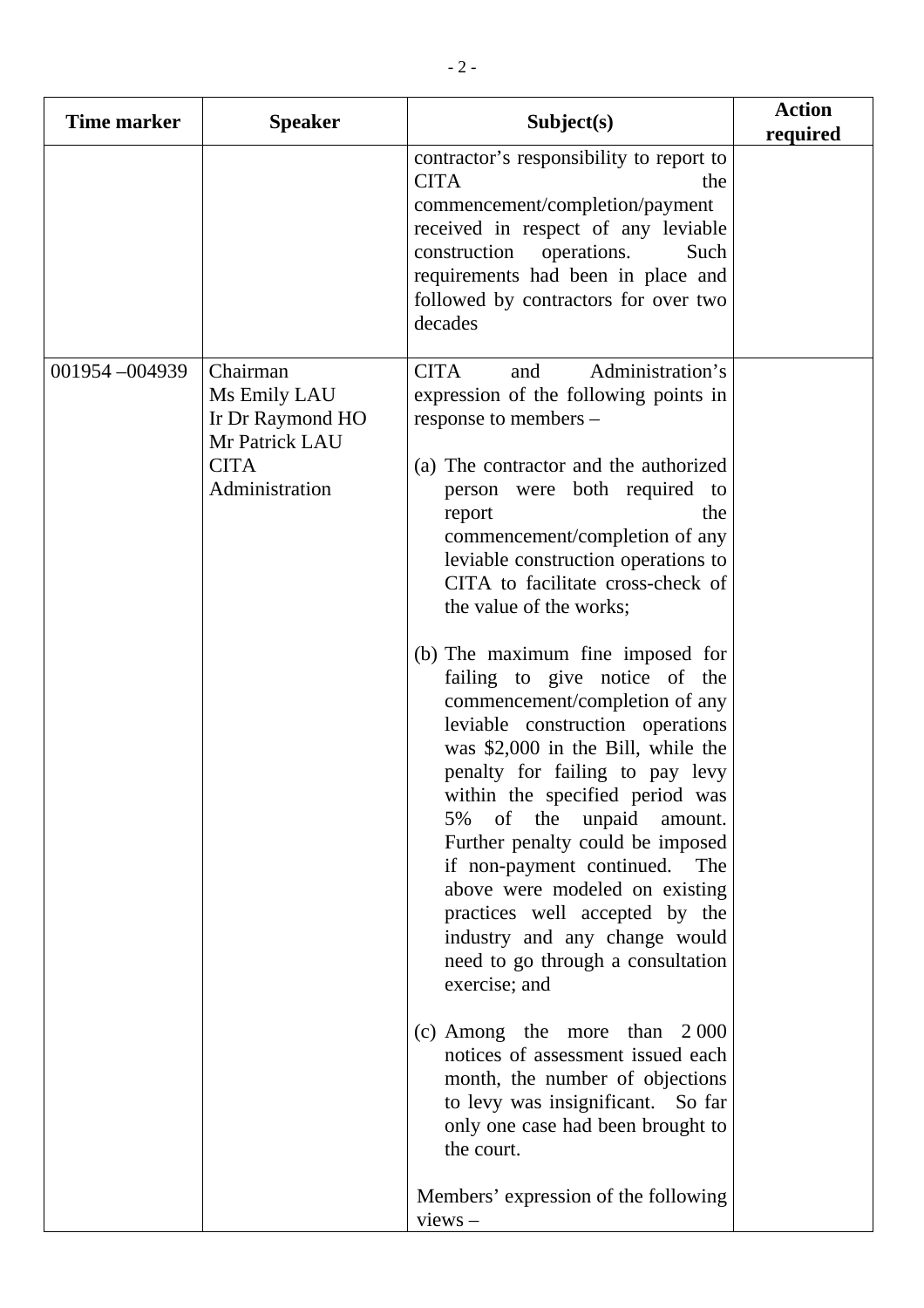| <b>Time marker</b> | <b>Speaker</b> | Subject(s)                                                                                                                                                                                                                                                                                                                                                                                                       | <b>Action</b><br>required |
|--------------------|----------------|------------------------------------------------------------------------------------------------------------------------------------------------------------------------------------------------------------------------------------------------------------------------------------------------------------------------------------------------------------------------------------------------------------------|---------------------------|
|                    |                | (a) A member's comment that the<br>maximum fine of \$2,000 for<br>failing to give notice was too low<br>to have any deterrent effect. She<br>however agreed not to follow up<br>in consideration of the need to<br>conduct consultation<br>on<br>any<br>proposal to increase the fine;                                                                                                                           |                           |
|                    |                | (b) Another member's view on the<br>need to increase the maximum<br>in consideration of the<br>fine<br>substantial resources incurred in<br>ensuring levy payment; and                                                                                                                                                                                                                                           |                           |
|                    |                | (c) Some members' view that the Bill<br>provided an opportunity to address<br>any existing problems in levy<br>collection, in particular those<br>relating to term contracts, contract<br>claims,<br>large-scale operations<br>deliberately conducted in phases<br>to evade levy payment,<br>and<br>renovation<br>works<br>the<br>commencement of which did not<br>require the Building Authority's<br>approval. |                           |
|                    |                | Administration's expression of the<br>following points $-$                                                                                                                                                                                                                                                                                                                                                       |                           |
|                    |                | (a) Members' view in (c) above might<br>more appropriately be followed up<br>by the Construction Industry<br>Council (CIC) as a self-regulatory<br>body. Meanwhile, CITA would<br>continue to review and improve<br>the operational arrangements as<br>and when necessary;                                                                                                                                       |                           |
|                    |                | (b) CITA had already established an<br>efficient<br>mechanism for levy<br>collection and contractors would<br>normally effect levy payment<br>upon receipt of the demand letter;                                                                                                                                                                                                                                 |                           |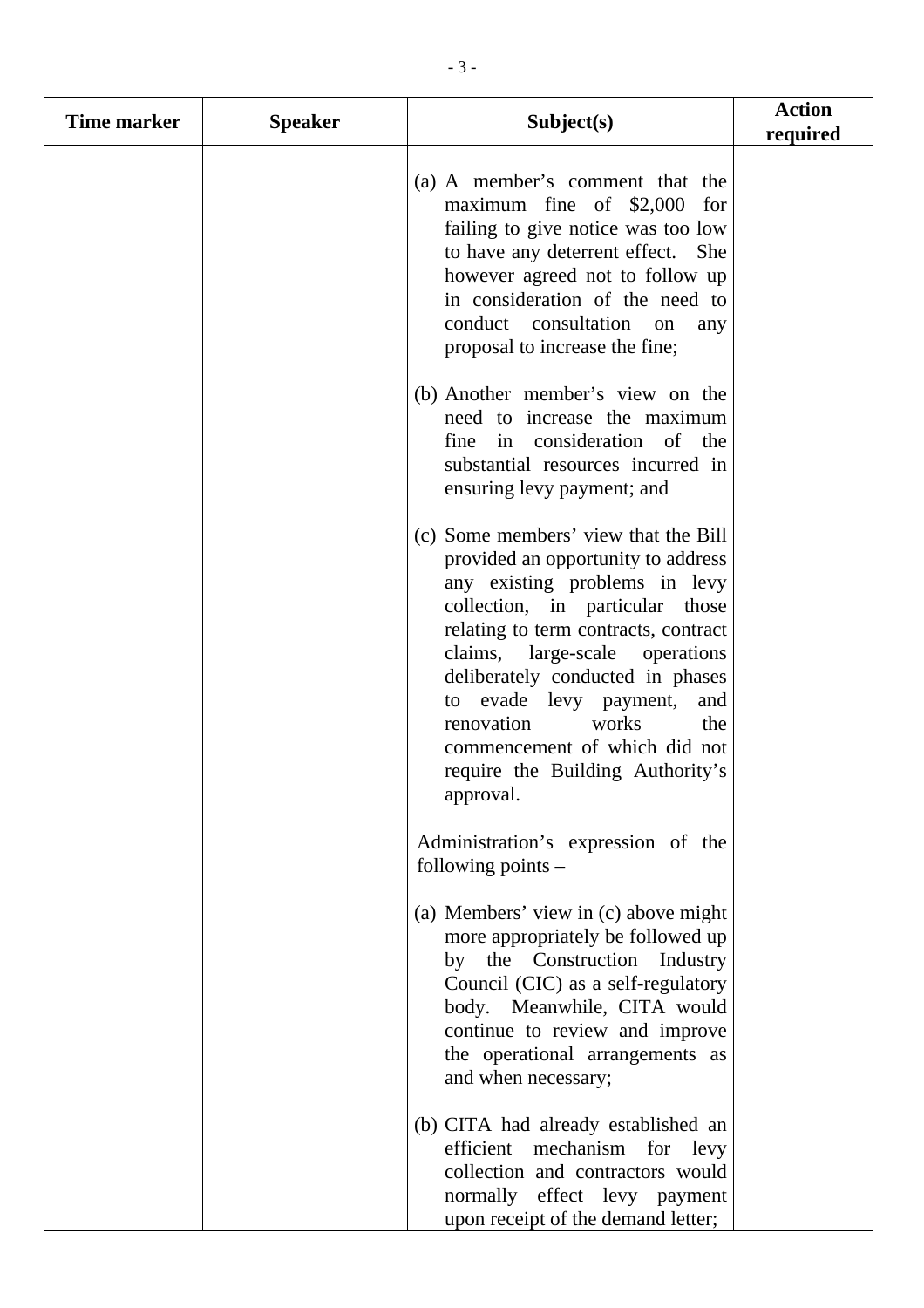| Time marker | <b>Speaker</b> | Subject(s)                                                                                                                                                                                                                                                                                                                                                                                                                                                                                                       | <b>Action</b><br>required |
|-------------|----------------|------------------------------------------------------------------------------------------------------------------------------------------------------------------------------------------------------------------------------------------------------------------------------------------------------------------------------------------------------------------------------------------------------------------------------------------------------------------------------------------------------------------|---------------------------|
|             |                | (c) Where the contract was a term<br>contract, the total value referred to<br>aggregate value<br>the<br>of<br>all<br>construction operations carried out<br>as required under the works<br>orders. The contractor concerned<br>was required, within 14 days after<br>the last day of the month in which<br>a payment was made to him in<br>respect of any operations carried<br>out under the term contract, to<br>give notice of the payment to<br>CITA;                                                        |                           |
|             |                | (d) Where contract claims<br>were<br>involved, the relevant case files<br>would not be closed until receipt<br>of the confirmation of final<br>payment. Once a file on a case<br>was opened, it would be reviewed<br>every six months until the case<br>was settled;                                                                                                                                                                                                                                             |                           |
|             |                | (e) The Bill provided that<br>any<br>construction operations<br>whose<br>value exceeded<br>HK\$1<br>total<br>million was subject to levy, and<br>"total value" referred to the<br>aggregate of the values of all<br>of<br>the<br>stages<br>construction<br>operations concerned.<br>It was<br>observed that contractors could<br>incur more costs for deliberately<br>splitting up a large contract into<br>smaller contracts, which was not<br>conducive to project management,<br>than in paying the levy; and |                           |
|             |                | (f) Letters were regularly sent to<br>relevant<br>trade<br>unions<br>and<br>professional institutes to publicize<br>the liability for payment of the<br>levy.                                                                                                                                                                                                                                                                                                                                                    |                           |

*Discussion on Administration's responses to follow-up actions arising from discussions at the*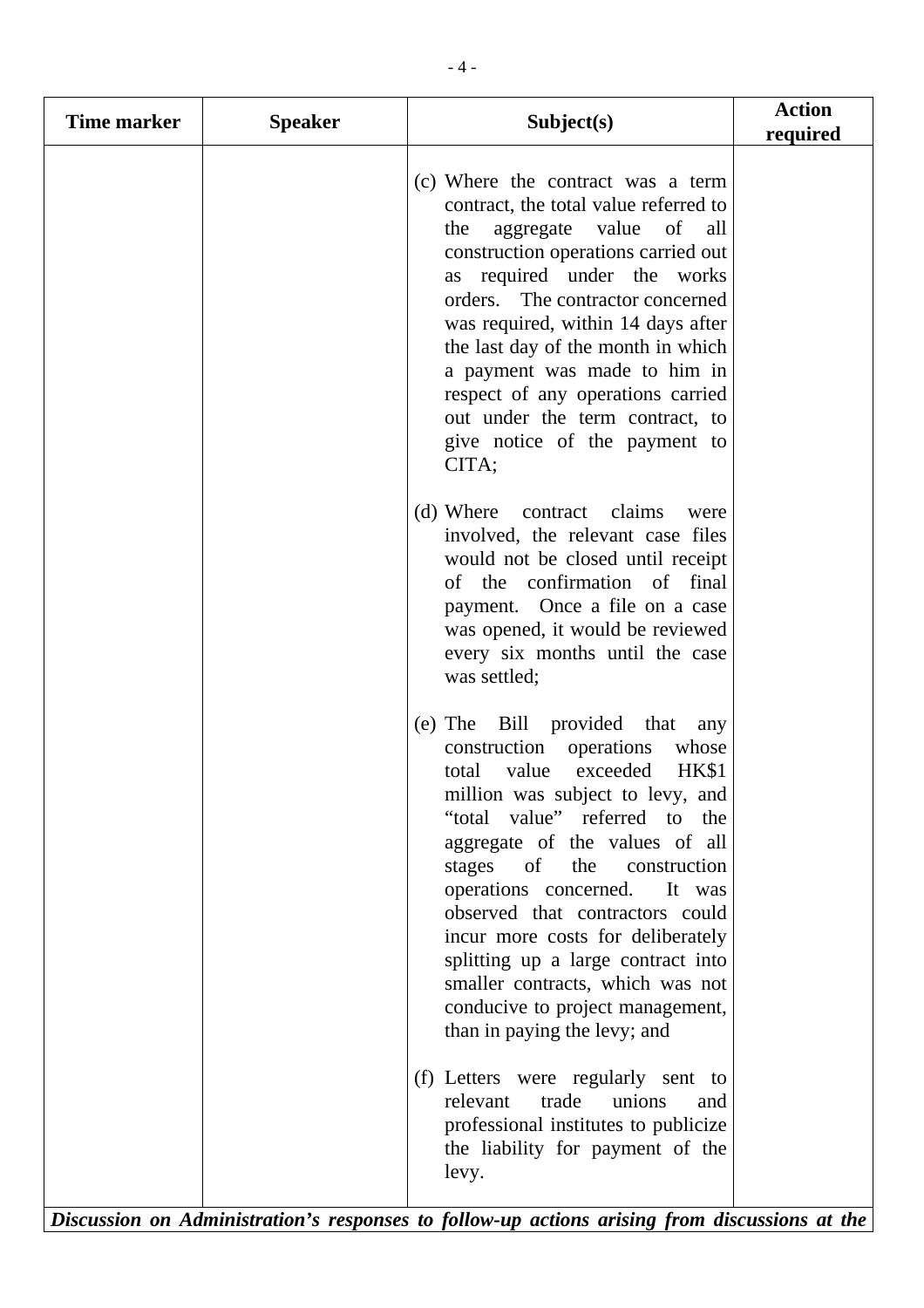| <b>Time marker</b>                          | <b>Speaker</b>                                                                                    | Subject(s)                                                                                                                                                                                                                                                                                                            | <b>Action</b><br>required |
|---------------------------------------------|---------------------------------------------------------------------------------------------------|-----------------------------------------------------------------------------------------------------------------------------------------------------------------------------------------------------------------------------------------------------------------------------------------------------------------------|---------------------------|
| meetings on 25 October and 10 November 2005 |                                                                                                   |                                                                                                                                                                                                                                                                                                                       |                           |
| 004940-010225                               | Chairman<br>Administration<br>Ms Emily LAU<br>Mrs Selina CHOW<br>Ms LI Fung-ying<br>Mr Alan LEONG | Briefing by the Administration on<br>item $(1)$ of its responses to follow-up<br>actions arising from discussions at the<br>meetings on 25 October and 10<br>November 2005 (LC Paper No.<br>$CB(1)462/05-06(01))$                                                                                                     |                           |
|                                             |                                                                                                   | Administration's expression of the<br>following points in response<br>to<br>members -                                                                                                                                                                                                                                 |                           |
|                                             |                                                                                                   | (a) As was the normal practice with<br>similar statutory bodies, there was<br>a need to confer flexibility to the<br>relevant policy secretary<br>in<br>determining the<br>of<br>term<br>appointment of members. This<br>would enable staggered tenure<br>where<br>necessary to facilitate<br>continuity of work; and |                           |
|                                             |                                                                                                   | (b) The proposed amendment<br>to<br>clause 10(2) should make clear<br>that a member might hold office<br>for not more than two consecutive<br>terms.                                                                                                                                                                  |                           |
|                                             |                                                                                                   | Members' expression of the following<br>$views -$                                                                                                                                                                                                                                                                     |                           |
|                                             |                                                                                                   | (a) A member's indication of support<br>for the flexibility in determining<br>the term of appointment<br>to<br>facilitate experience sharing and<br>meet the needs of individual<br>members;                                                                                                                          |                           |
|                                             |                                                                                                   | (b) Two members' concern that the<br>proposed amendment to clause<br>$10(2)$ might give the impression<br>that a member might hold office<br>for three consecutive terms; and                                                                                                                                         |                           |
|                                             |                                                                                                   | (c) Members' general view that the The                                                                                                                                                                                                                                                                                |                           |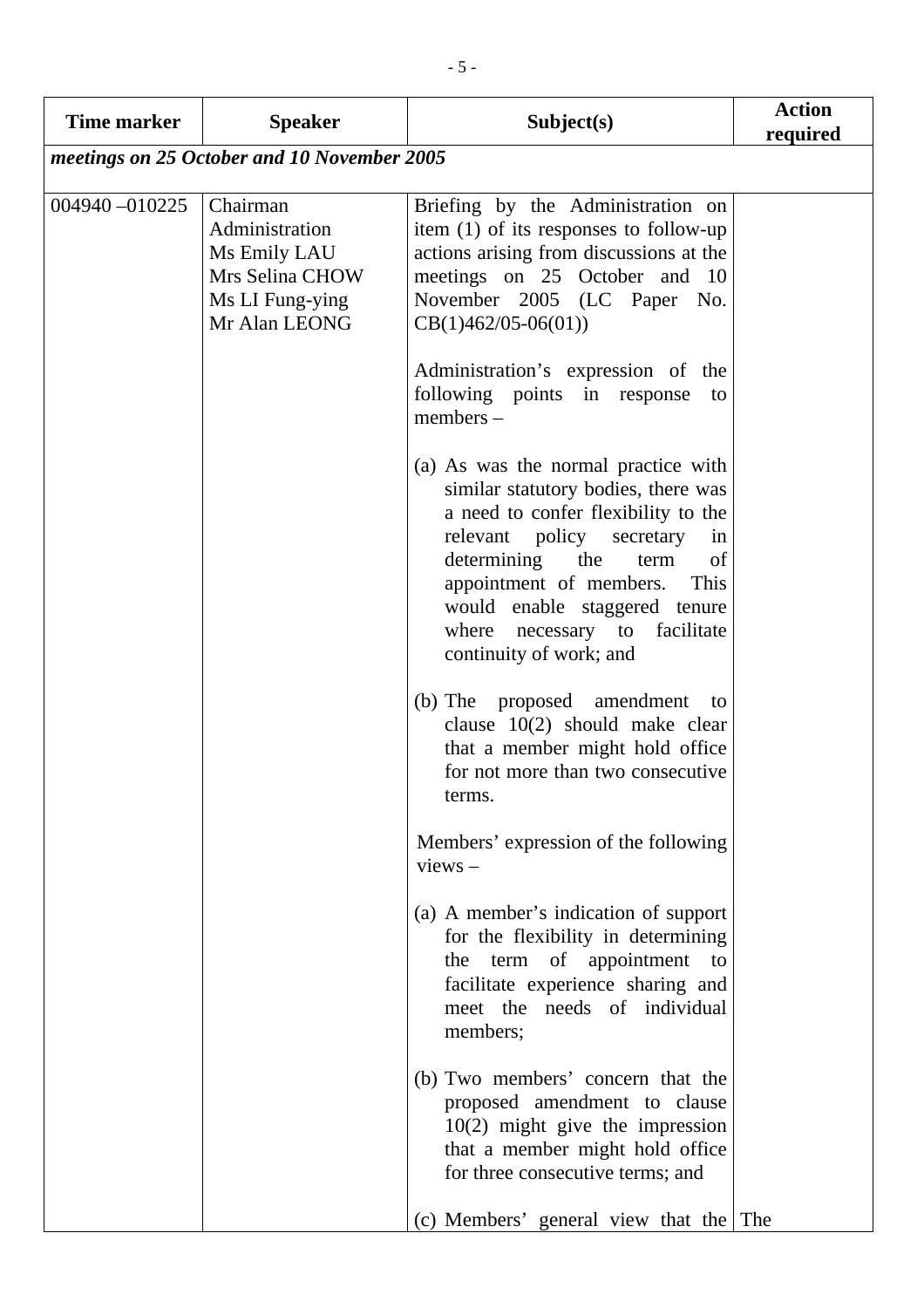| <b>Time marker</b> | <b>Speaker</b>                                                                                                        | Subject(s)                                                                                                                                                                                                                                                                                                                                                                                                                                                                                                                                                                                                                                                                                                                                                                                                                                                                                                                                                                                                                                                                     | <b>Action</b><br>required                                                              |
|--------------------|-----------------------------------------------------------------------------------------------------------------------|--------------------------------------------------------------------------------------------------------------------------------------------------------------------------------------------------------------------------------------------------------------------------------------------------------------------------------------------------------------------------------------------------------------------------------------------------------------------------------------------------------------------------------------------------------------------------------------------------------------------------------------------------------------------------------------------------------------------------------------------------------------------------------------------------------------------------------------------------------------------------------------------------------------------------------------------------------------------------------------------------------------------------------------------------------------------------------|----------------------------------------------------------------------------------------|
|                    |                                                                                                                       | proposed amendment to clause<br>$10(2)$ was unclear, and saw a need<br>to clarify the policy intention of<br>appointing members for not more<br>than two consecutive terms or not<br>more than six years and reflect the<br>policy intention in the clause.                                                                                                                                                                                                                                                                                                                                                                                                                                                                                                                                                                                                                                                                                                                                                                                                                    | Administration<br>to take action<br>under<br>paragraph 4(a)<br>of the minutes          |
| $010226 - 011837$  | Chairman<br>Administration<br>Ms Emily LAU<br>Mrs Selina CHOW<br>Mr Patrick LAU<br>Ms LI Fung-ying<br>Mr Howard YOUNG | Briefing by the Administration on the<br>first paragraph of item (2) of LC<br>Paper No. CB(1)462/05-06(01)<br>Members' expression of the following<br>views on clause $12(a)$ –<br>(a) It was doubtful how clause $12(a)$<br>could be enforced, in particular on<br>seeking of $CIC's$<br>the<br>how<br>absence<br>permission<br>for<br>from<br>meetings would operate;<br>(b) Should the requirement for "the<br>Council's permission" be retained,<br>the circumstances under which the<br>permission would be given should<br>be clearly specified, preferably in<br>CIC's rules of procedures;<br>Administration<br>$(c)$ The<br>should<br>explain how other statutory bodies<br>enforced a similar provision;<br>(d) The Chairman's view that it was<br>appropriate to<br>consider<br>more<br>whether permission should be<br>given for absence from a meeting<br>every time instead of only when<br>the member had been absent from<br>two consecutive meetings;<br>(e) A member's indication of her<br>preference<br>for<br>stringent<br>$\mathbf{a}$<br>provision; and | The<br>Administration<br>to take action<br>under<br>paragraph $4(b)$<br>of the minutes |
|                    |                                                                                                                       | (f) A member's view that permission                                                                                                                                                                                                                                                                                                                                                                                                                                                                                                                                                                                                                                                                                                                                                                                                                                                                                                                                                                                                                                            |                                                                                        |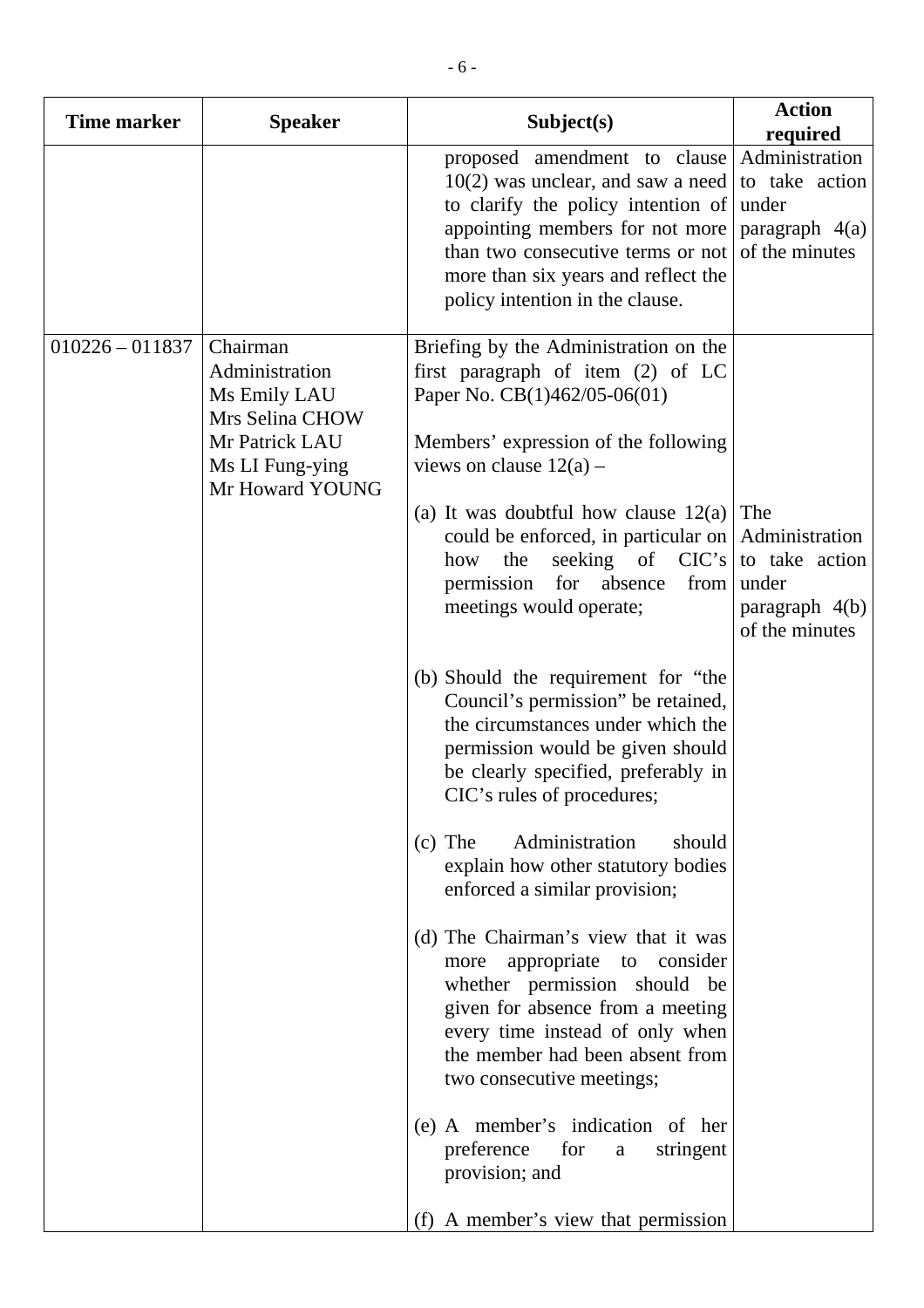| Time marker       | <b>Speaker</b>                                | Subject(s)                                                                                                                                                                                                                                                                                                                                         | <b>Action</b><br>required                                                              |
|-------------------|-----------------------------------------------|----------------------------------------------------------------------------------------------------------------------------------------------------------------------------------------------------------------------------------------------------------------------------------------------------------------------------------------------------|----------------------------------------------------------------------------------------|
|                   |                                               | should be given for absence from<br>meeting if the<br>member<br>a<br>concerned was ill or out of town.                                                                                                                                                                                                                                             |                                                                                        |
|                   |                                               | Administration's expression of the<br>following points $-$                                                                                                                                                                                                                                                                                         |                                                                                        |
|                   |                                               | (a) CIC would<br>be<br>advised<br>to<br>promulgate clear guidelines<br>on<br>how the permission for<br>any<br>absence from its meeting could be<br>secured, taking into consideration<br>reasonable grounds like those<br>raised by some members which<br>were adopted by similar statutory<br>organizations<br>with<br>relevant<br>practices; and |                                                                                        |
|                   |                                               | (b) The Administration would provide<br>information on how statutory<br>bodies such as District Councils<br>and Hospital Authority enforced a<br>similar provision.                                                                                                                                                                                | The<br>Administration<br>to take action<br>under<br>paragraph $4(b)$<br>of the minutes |
| $011838 - 011926$ | Chairman<br>Administration                    | Briefing by the Administration on<br>(3)<br>of<br>LC<br>Paper<br>No.<br>item<br>$CB(1)462/05-06(01)$                                                                                                                                                                                                                                               |                                                                                        |
| $011927 - 012452$ | Chairman<br>Administration<br>Mrs Selina CHOW | Briefing by the Administration on the<br>second paragraph of item (2) of LC<br>Paper No. CB(1)462/05-06(01)                                                                                                                                                                                                                                        |                                                                                        |
|                   |                                               | member's<br>that<br>the<br>concern<br>A<br>proposed amendment to clause $12(d)$<br>would cause uncertainty as to whether<br>a member would be removed because<br>of his inability to perform functions in<br>whole or in part                                                                                                                      |                                                                                        |
|                   |                                               | Administration's explanation that the<br>plural form of the word "functions"<br>was used in similar provisions and the<br>clause was intended to refer to a<br>member's overall fitness to perform<br>functions<br>member.<br>his<br>as<br>a                                                                                                       | The<br>Administration<br>to take action<br>under<br>paragraph $4(c)$<br>of the minutes |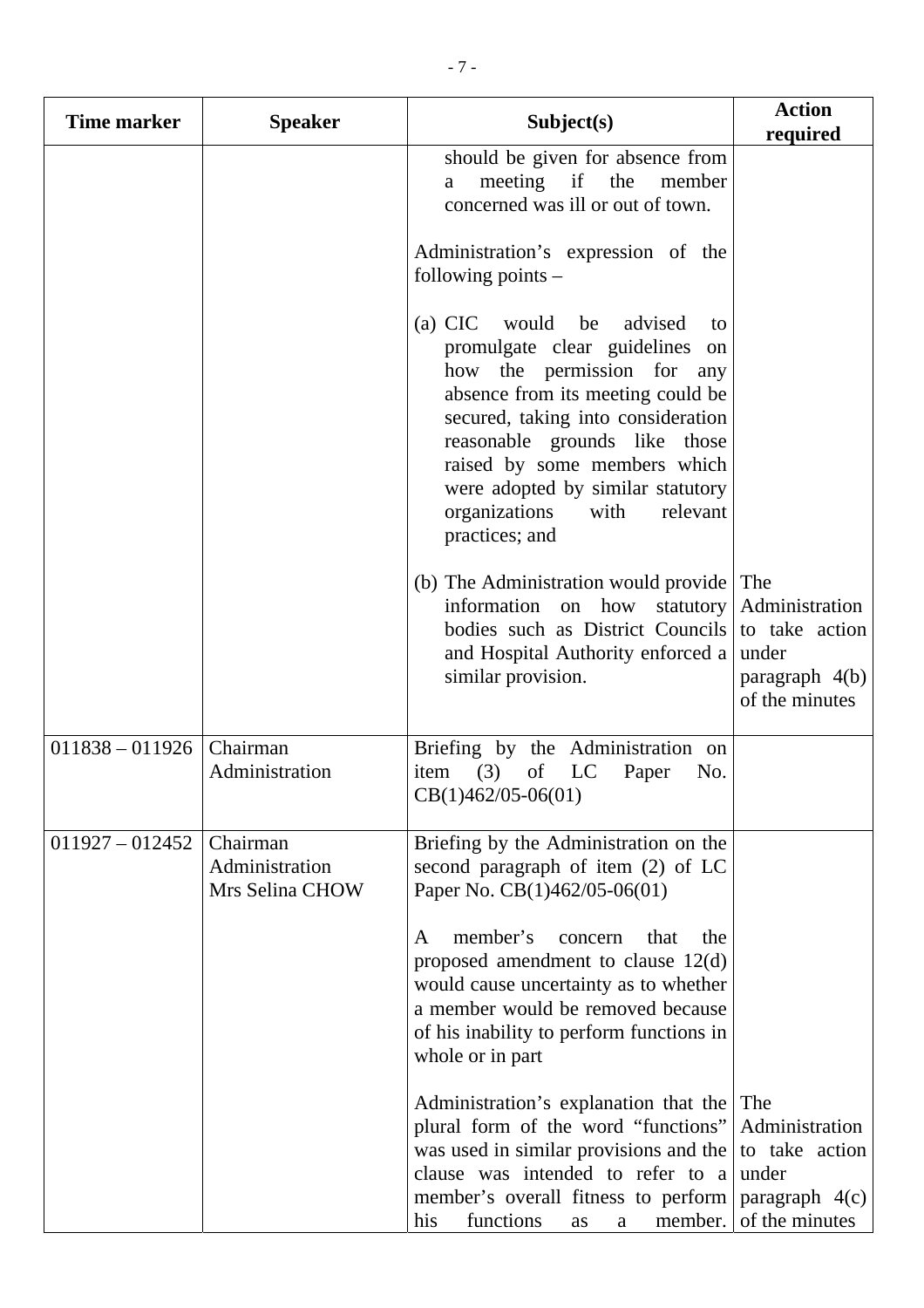| <b>Time marker</b>                       | <b>Speaker</b>                                     | Subject(s)                                                                                                                                                                                                                                                                                                                                                                                                                                                                                                                                                                                                                                                         | <b>Action</b><br>required |
|------------------------------------------|----------------------------------------------------|--------------------------------------------------------------------------------------------------------------------------------------------------------------------------------------------------------------------------------------------------------------------------------------------------------------------------------------------------------------------------------------------------------------------------------------------------------------------------------------------------------------------------------------------------------------------------------------------------------------------------------------------------------------------|---------------------------|
|                                          |                                                    | However, in view of the member's<br>concern, the Administration would<br>review its proposed amendments to<br>the clause and see if any further<br>revision was required                                                                                                                                                                                                                                                                                                                                                                                                                                                                                           |                           |
| $012453 - 012811$                        | Chairman<br>Administration<br>Ms Emily LAU<br>ALA5 | Briefing by the Administration on<br>item $(4)$ of LC<br>Paper<br>No.<br>$CB(1)462/05-06(01)$<br>Assistant Legal Adviser's agreement<br>for<br>the<br>the<br>Secretary<br>that<br>Environment, Transport and Works<br>(the Secretary) was vested with power<br>of appointment under clause 9 and<br>such power could be exercised, by<br>virtue of section $39(1)$ of the<br>Interpretation and General Clauses<br>Ordinance (Cap.1), to fill vacancies<br>arising from the resignation or<br>termination of an incumbent CIC<br>member<br>Administration's confirmation<br>that<br>fill<br>appointment of members to<br>vacancies could be made under clause<br>9 |                           |
| $012812 - 013114$                        | Chairman<br>Administration                         | Briefing by the Administration on<br>items $(5)$ to $(7)$ of LC Paper No.<br>$CB(1)462/05-06(01)$                                                                                                                                                                                                                                                                                                                                                                                                                                                                                                                                                                  |                           |
| Clause-by-clause examination of the Bill |                                                    |                                                                                                                                                                                                                                                                                                                                                                                                                                                                                                                                                                                                                                                                    |                           |

| 013115 - 014632   Chairman |                 | Clause $36$ – Contractor and           |
|----------------------------|-----------------|----------------------------------------|
|                            | Administration  | authorized person to notify Council of |
|                            | Ms Emily LAU    | their carrying out of construction     |
|                            | <b>CITA</b>     | operations                             |
|                            | Mr Patrick LAU  |                                        |
|                            | Mrs Selina CHOW | Administration<br>CITA's<br>and        |
|                            |                 | expression of the following points in  |
|                            |                 | response to members –                  |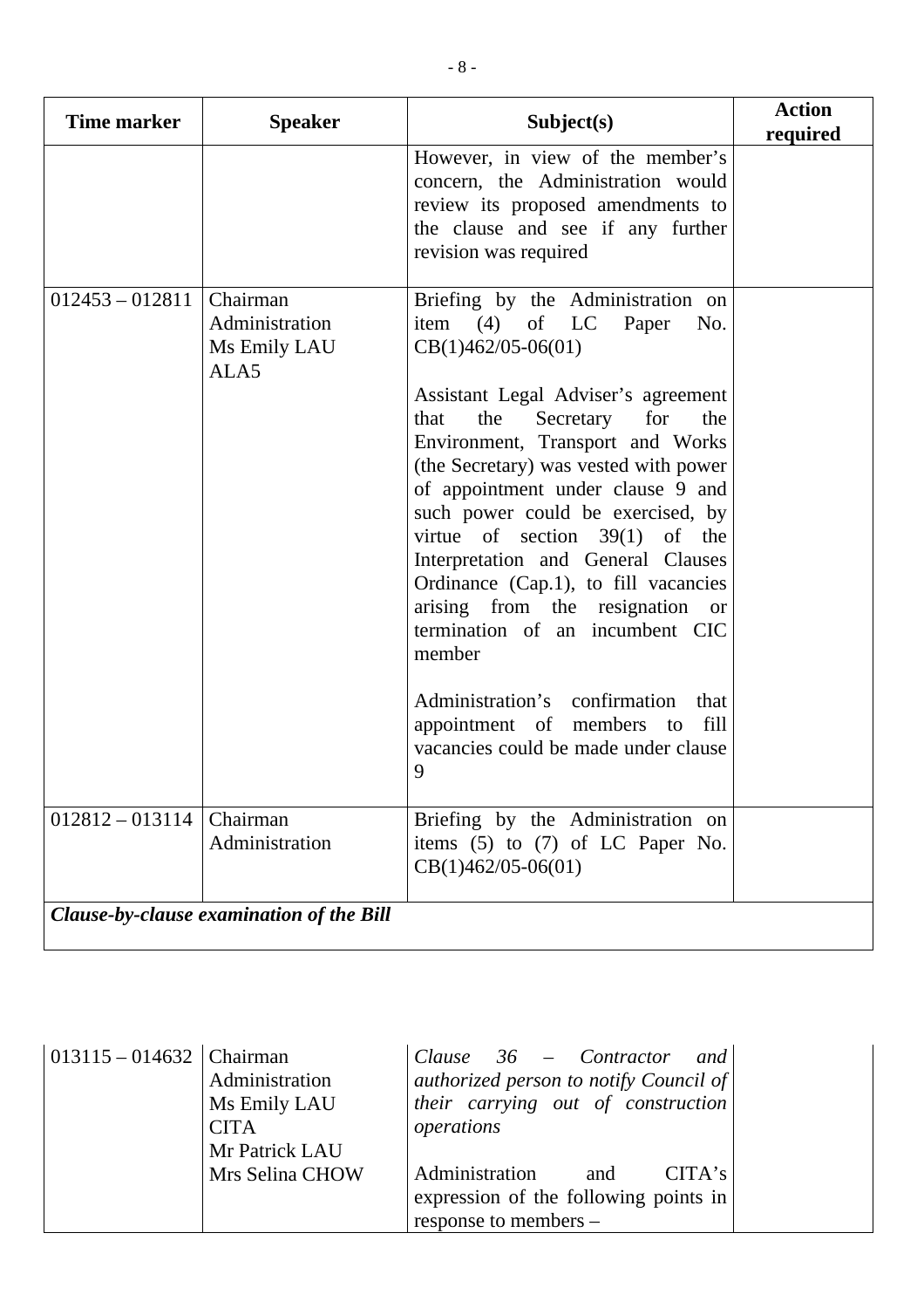| Time marker | <b>Speaker</b> | Subject(s)                                                                                                                                                                                                                                                                                                                                                                                                                                                                                                                                                                       | <b>Action</b><br>required |
|-------------|----------------|----------------------------------------------------------------------------------------------------------------------------------------------------------------------------------------------------------------------------------------------------------------------------------------------------------------------------------------------------------------------------------------------------------------------------------------------------------------------------------------------------------------------------------------------------------------------------------|---------------------------|
|             |                | (a) Clause $36(4)$ provided that CIC<br>could extend the period for giving<br>under<br>specific<br>notice<br>a<br>circumstances. For example, if<br>the contract concerned was a term<br>contract under which many<br>small-scale works orders were<br>issued, the period for giving a<br>notice might be extended at<br>present;                                                                                                                                                                                                                                                |                           |
|             |                | (b) CITA had not experienced<br>difficulties in assessment and<br>collection of levy that would<br>require legislative amendments to<br>the present system;                                                                                                                                                                                                                                                                                                                                                                                                                      |                           |
|             |                | (c) The term "authorized person", was<br>translated as "獲授權人" instead<br>of "認可人士" because "認可人<br>$\pm$ " was defined under the<br>Buildings Ordinance and "獲授權<br>$\lambda$ " used in the Bill included<br>appointed by the<br>persons<br>employer to perform the functions<br>of an authorized person if no<br>authorized person was appointed<br>under section 4 of the Buildings<br>Ordinance (clause $68(2)$ ).<br>In the<br>case of renovation works, most of<br>such persons appointed were staff<br>of design houses instead<br>- of<br>construction professionals; and |                           |
|             |                | (d) An employer should supply the<br>name of the person appointed as<br>"獲授權人" in a form specified by<br>$CIC$ (clause 68(3)).                                                                                                                                                                                                                                                                                                                                                                                                                                                   |                           |
|             |                | A member's reiteration of the view<br>that the Bill should provide an<br>opportunity to tackle any problems in<br>levy collection                                                                                                                                                                                                                                                                                                                                                                                                                                                |                           |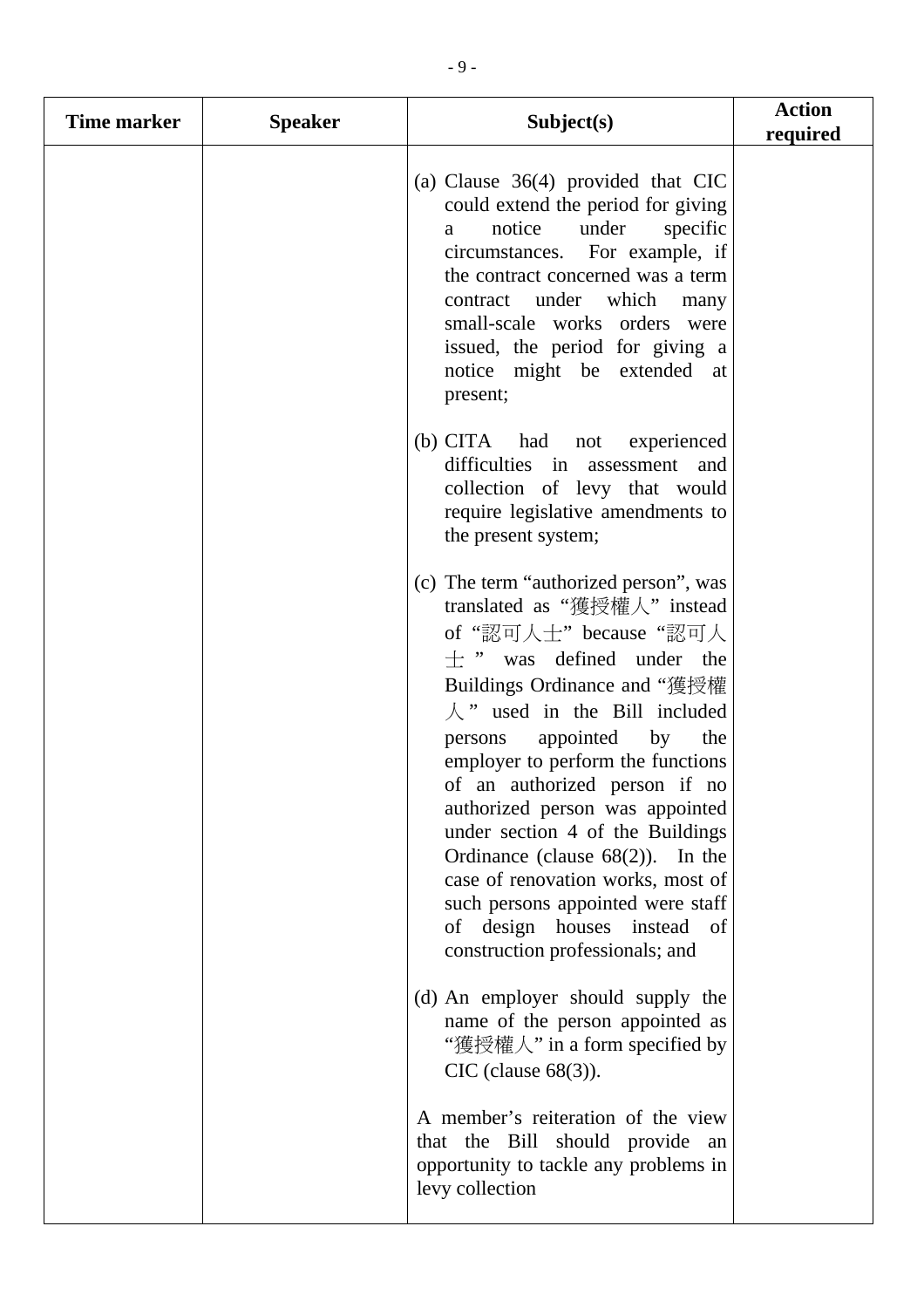| <b>Time marker</b> | <b>Speaker</b>                                               | Subject(s)                                                                                                                                                                                                                                                                                                                                                                                                                                                                    | <b>Action</b><br>required |
|--------------------|--------------------------------------------------------------|-------------------------------------------------------------------------------------------------------------------------------------------------------------------------------------------------------------------------------------------------------------------------------------------------------------------------------------------------------------------------------------------------------------------------------------------------------------------------------|---------------------------|
| $014633 - 015034$  | Chairman<br>Administration<br>Ms Emily LAU                   | Clause 37 -Notice of payment made<br>in respect of construction operations<br>A member's reference to complaints<br>about serious delays in contract<br>payment by the Government in<br>respect of public works, and her call<br>to relay to the Secretary her view on<br>the need to improve the situation                                                                                                                                                                   |                           |
| $015035 - 015806$  | Chairman<br>Administration<br>Mrs Selina CHOW<br><b>CITA</b> | Clause $38$ – Notice of completion of<br>construction operations<br>A member's expression of concern<br>about the enforceability of clause<br>38(3)<br>CITA's elaboration of the operation of<br>its mechanism for monitoring the<br>giving of notice of completion of<br>operations.<br>construction<br>The<br>mechanism<br>had<br>been<br>operating<br>effectively<br>all<br>and<br>necessary<br>information was normally received<br>within one month                      |                           |
| $015807 - 015953$  | Chairman<br>Ms Emily LAU<br>Clerk                            | Date of next meeting<br>The<br>Chairman's report of the<br>successful settlement of a labour<br>dispute<br>in CITA and<br>hence<br>improvement in CITA's relations with<br>its staff<br>reference<br>member's<br>to<br>the<br>A<br>submission<br>from<br>Consultant<br>Engineering Firm Resident Site Staff<br>Association (LC<br>Paper<br>No.<br>$CB(1)458/05-06)$ and the Clerk's<br>report that the submission had been<br>referred to the Administration for<br>follow-up |                           |